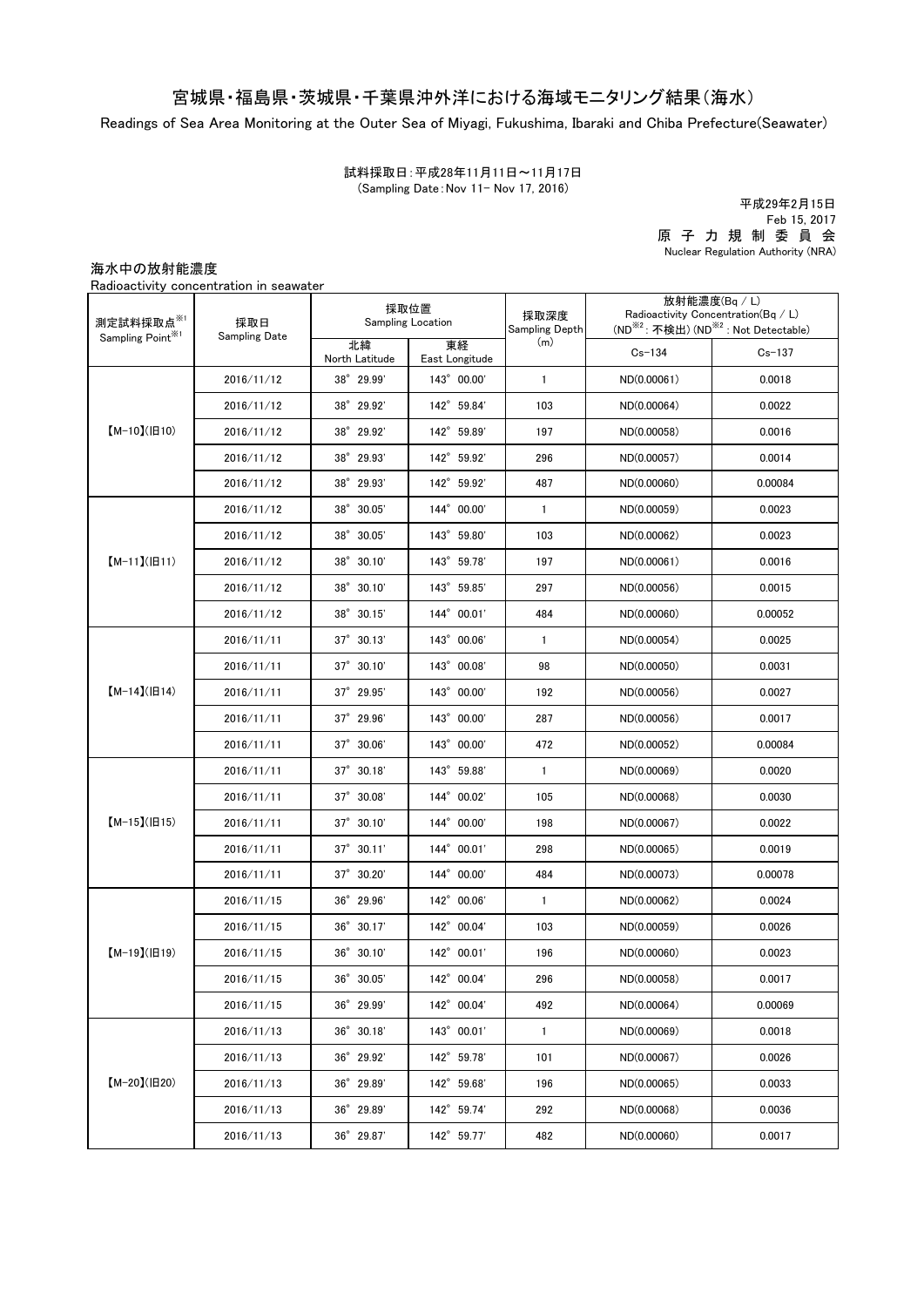| 測定試料採取点※1<br>Sampling Point <sup>※1</sup> | 採取日<br><b>Sampling Date</b> | 採取位置<br>Sampling Location |                      | 採取深度<br>Sampling Depth | 放射能濃度(Bq/L)<br>Radioactivity Concentration(Bq / L)<br>(ND <sup>※2</sup> : 不検出) (ND <sup>※2</sup> : Not Detectable) |            |
|-------------------------------------------|-----------------------------|---------------------------|----------------------|------------------------|--------------------------------------------------------------------------------------------------------------------|------------|
|                                           |                             | 北緯<br>North Latitude      | 東経<br>East Longitude | (m)                    | $Cs - 134$                                                                                                         | $Cs - 137$ |
| $[M-21](H21)$                             | 2016/11/13                  | 36° 29.79'                | 143° 59.76'          | $\mathbf{1}$           | ND(0.00066)                                                                                                        | 0.0016     |
|                                           | 2016/11/13                  | $36^{\circ}$ 30.12'       | 143° 59.50'          | 103                    | ND(0.00064)                                                                                                        | 0.0024     |
|                                           | 2016/11/13                  | 36° 30.22'                | 143° 59.29'          | 197                    | ND(0.00063)                                                                                                        | 0.0021     |
|                                           | 2016/11/13                  | 36° 30.34'                | 143° 59.14'          | 303                    | ND(0.00071)                                                                                                        | 0.0022     |
|                                           | 2016/11/13                  | 36° 30.77'                | 143° 58.10'          | 483                    | ND(0.00062)                                                                                                        | 0.0017     |
| $[M-25]( E25)$                            | 2016/11/17                  | 35° 29.99'                | 142° 00.00'          | $\mathbf{1}$           | ND(0.00071)                                                                                                        | 0.0023     |
|                                           | 2016/11/17                  | 35° 30.03'                | 142° 00.09'          | 102                    | ND(0.00074)                                                                                                        | 0.0022     |
|                                           | 2016/11/17                  | 35° 29.97'                | 141° 59.95'          | 197                    | ND(0.00072)                                                                                                        | 0.0028     |
|                                           | 2016/11/17                  | 35° 29.97'                | 141° 59.73'          | 300                    | ND(0.00075)                                                                                                        | 0.0035     |
|                                           | 2016/11/17                  | 35° 29.94'                | 141° 59.85'          | 488                    | ND(0.00064)                                                                                                        | 0.0023     |
| $[M-26](H26)$                             | 2016/11/14                  | 35° 30.24'                | 143° 00.09'          | $\mathbf{1}$           | ND(0.00054)                                                                                                        | 0.0018     |
|                                           | 2016/11/14                  | 35° 30.04'                | 143° 00.09'          | 102                    | ND(0.00062)                                                                                                        | 0.0016     |
|                                           | 2016/11/14                  | 35° 30.01'                | 143° 00.00'          | 196                    | ND(0.00058)                                                                                                        | 0.0025     |
|                                           | 2016/11/14                  | 35° 29.96'                | 143° 00.00'          | 295                    | ND(0.00061)                                                                                                        | 0.0031     |
|                                           | 2016/11/14                  | 35° 30.02'                | 143° 00.00'          | 489                    | ND(0.00056)                                                                                                        | 0.0034     |
| $[M-27](B27)$                             | 2016/11/14                  | 35° 29.81'                | 143° 59.74'          | $\mathbf{1}$           | ND(0.00064)                                                                                                        | 0.0018     |
|                                           | 2016/11/14                  | $35^{\circ}$ 29.91'       | 144° 00.04'          | 102                    | ND(0.00055)                                                                                                        | 0.0019     |
|                                           | 2016/11/14                  | 35° 30.00'                | 144° 00.00'          | 196                    | ND(0.00056)                                                                                                        | 0.0029     |
|                                           | 2016/11/14                  | 35° 29.88'                | 144° 00.01'          | 296                    | ND(0.00062)                                                                                                        | 0.0034     |
|                                           | 2016/11/14                  | 35° 29.98'                | 143° 59.90'          | 489                    | ND(0.00071)                                                                                                        | 0.0026     |

※1 【 】内の番号は、図の測点番号に対応。

※1 The character enclosed in parentheses indicates Sampling Point in figure.

...<br>※2 NDの記載は、海水の放射能濃度の検出値が検出下限値を下回る場合。

※2 ND indicates the case that the detected radioactivity concentration in seawater was lower than the detection limits.

## \* 原子力規制委員会の委託事業により、(公財)海洋生物環境研究所が採取した試料を(公財)日本分析センターが分析。

on the project commissioned by Nuclear Regulation Authority (NRA). \* The samples of seawater collected by Marine Ecology Research Institute (MERI) were analyzed by Japan Chemical Analysis Center (JCAC)

## (参考)

平成20-22年度「海洋環境放射能総合評価事業」の福島第一海域(福島第一発電所から約25km付近)の環境放射能調査の結果: Cs-137:0.0012~0.0019Bq/L

(Reference)

The result of the environmental radioactivity measurement in the seawater around Fukushima Dai-ichi NPP (around 25km distance from Fukushima Dai-ichi NPP)shown in the report "Oceanic Environmental Radioactivity Synthesis Evaluation Business " FY 2008-2010 : Cs-137:0.0012~0.0019 Bq/L